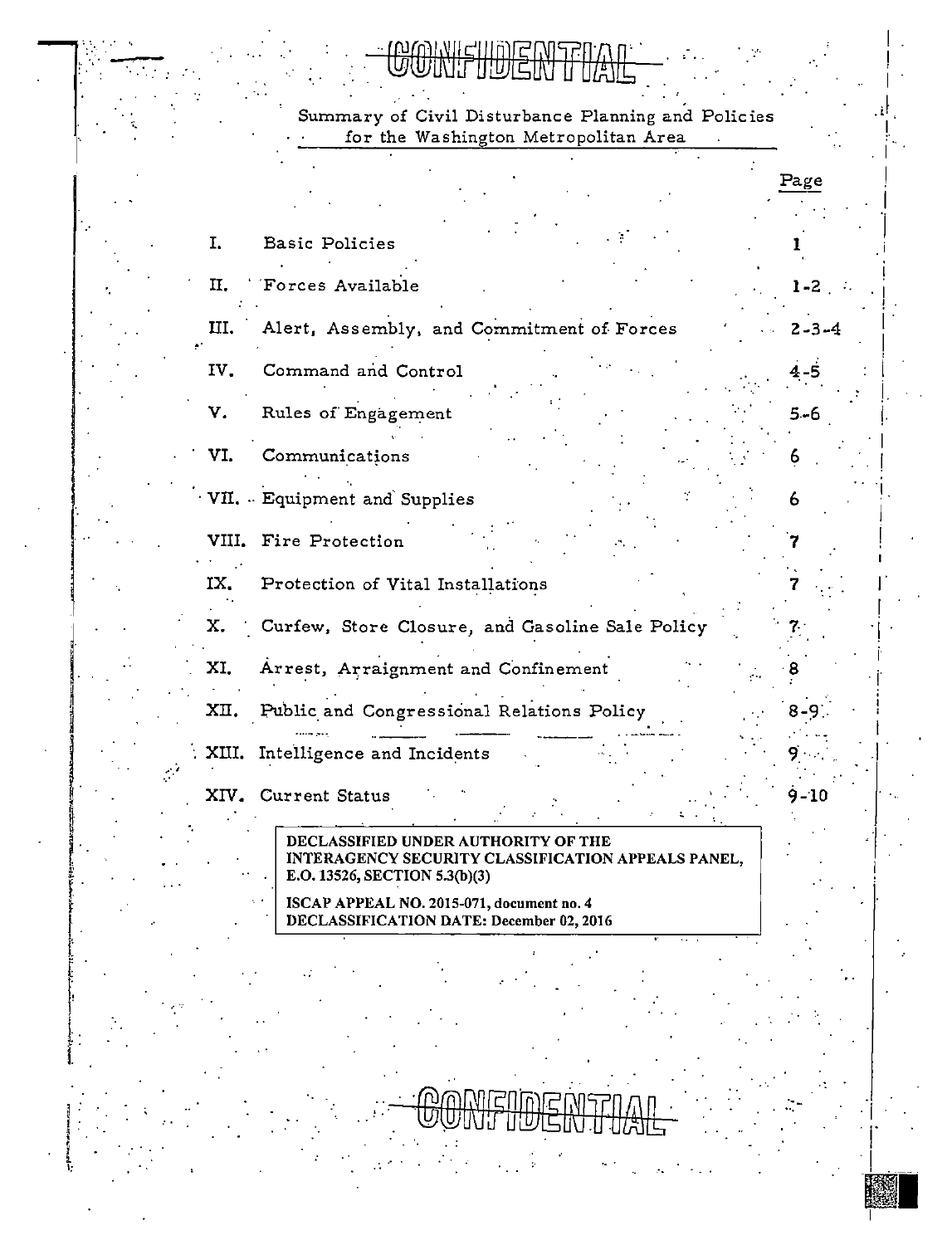. **www.nmEIN II INT** . Summary of Civil Disturbance Planning and Policies for the Washington Metropolitan Area 

I

 $\mathbf{r}$ I I

! .<br>! I·

 $\vert$ 

!

 $\vert \cdot \vert$ 

I· i

The following summarizes the plans and policies for civil<br>disturbance in the Washington metropolitan area developed by the special task force (attachment 1) appointed by the Secretary of Defense for this purpose:

### I. Basic Policies in the contract of the Basic Policies in the contract of the Basic Policies in the contract of the contract of the contract of the contract of the contract of the contract of the contract of the contract

The plans which have been developed are based on the following principles:

( 1) Maximum application of manpower and minimum application of force, rather than vice versa. We want to avoid an indiscriminate-use-of-firepower approach while at the same time snuffing out the disturbance and providing sufficient forces to meet demands for special protection for embassies, federal buildings, etc.

(2) Early alert of military forces in and for the District of Columbia. This is designed to put us in a position to bring a large i amount of manpower to bear quickly.

{3) Simultaneous rather than sequential commitment of. the i D. C. National Guard and first echelon active military forces in the District of Columbia. This is also designed to bring a large amount of·manpower to bear quickly. I

{4) Initial reliance on the Governors of Maryland and·. Virginia if the disturbance starts in their states, with prearranged options for state action at Federal request if the disturbance originates in the District of Columbia. This is designed to overcome the fact that the disturbance may be no respecter of boundaries and at the same time to recognize the normal federal/state relationship.

(5) Clear command and control relationships.

#### II. Forces Available

SENSITIVE

I;

·1,, •·•• -~··-.-·•·.

In the District of Columbia, approximately 800 Metropolitan and Park police would be available on a twelve-hour shift basis for concentration in areas of civil disturbance. In Virginia and Maryland the number of state, county, and municipal police which would be available for riot control in the Virginia and Maryland portions of greater Washington is 700-800 and 500-600 respectively, Virginia believes its police can probably handle. any disturbance; Maryland is more likely to commit its National Guard forces early.

 $\mathcal{I}^{\mathcal{I}}_{\mathcal{I}^{\mathcal{I}}}$  is the set of the set of the set of the set of the set of the set of the set of the set of the set of the set of the set of the set of the set of the set of the set of the set of the set of t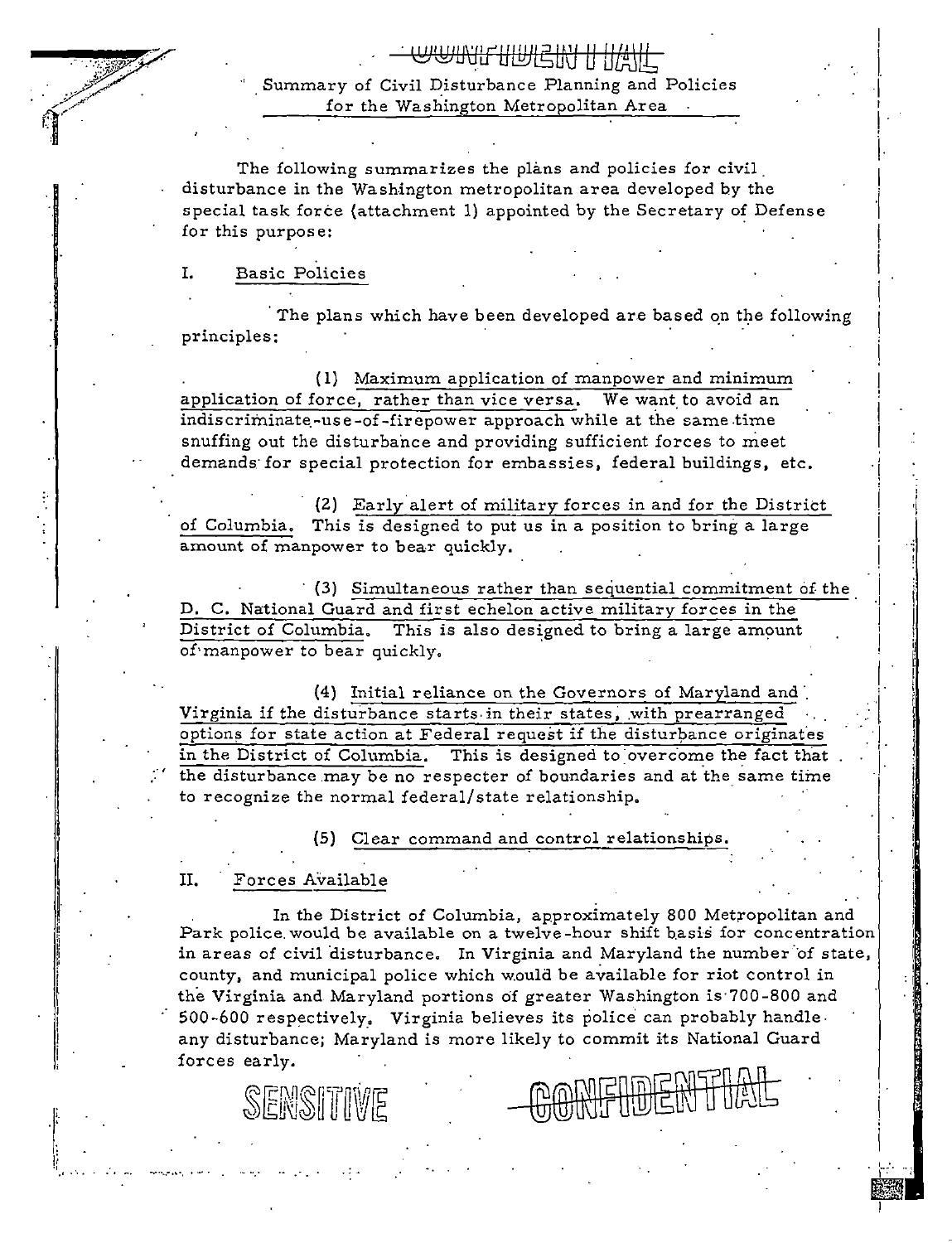## rnmenish*i*

I ! I ' I i

 $\parallel$ 

.  $\left| \cdot \right|$ 

!

I

i

Relevant D.· C. National Guard troops total about 1, 700, Virginia and Maryland have earmarked about 1, 400 and 1, 500 National Guard troops respectively for civil disturbance control in their portions of the greater Washington area,

The first echelon of active forces (Army and Marine) totals about 5,000, most of them located in or near the Washington area; this force is called."Task Force Inside". The second echelon of active forces includes up to 15,000 troops and is designated "Task Force 101". The total forces are designated "Task Force Washington". At least 80% of the military forces would probably be available for concentration in riot areas; the remainder will have static protection and comparable . .<br>missions. Insofar as relevant and possible troops will substitute for police forces where that will permit increased allocation of policement to riot areas.

A tabulation of forces available and their reaction times is appended to this memorandum (attachment 2).

### III. Alert, Assembly, and Commitment of Forces

; L· i

 $\prod\limits_{i=1}^k$ 

 $\ddot{\phantom{0}}$ 

,.,. ·.··.•,

(a) Civilian police forces should be relied upon as long as feasible for riot control. However, doubts as to the size and timing of commitment of military forces should be resolved in favor of larger size and quicker commitment than might be appropriate elsewhere. As the nation's capitol and an object of intense international interest, Washington can afford even less than other U.S. cities a serious or prolonged civil disturbance. Furthermore, the District of Columbia, where civil disturbance is most likely *to* begin, is wholly under federal control and hence there are fewer political and jurisdictional barriers to the prompt use of riot-control forces of all types. Finally, there are likely to be unpredictable but heavy demands for protection for embassies, members of Congress, federal buildings, etc. which must be honored . without strict attention to actual need,

(b) Early decision to alert and assemble D. C. National. Guard and Active Army units is highly desirable in order to be in a position to bring large forces to bear quickly if that should prove necessary. Four to six hours can be saved by this action without involving a decision to commit the forces involved, Alert and assembly do. hot require any· Presidential proclamation or other formal action; the D. C. National Guard troops involved would remain in non-federal status until committed.

ENSITIVE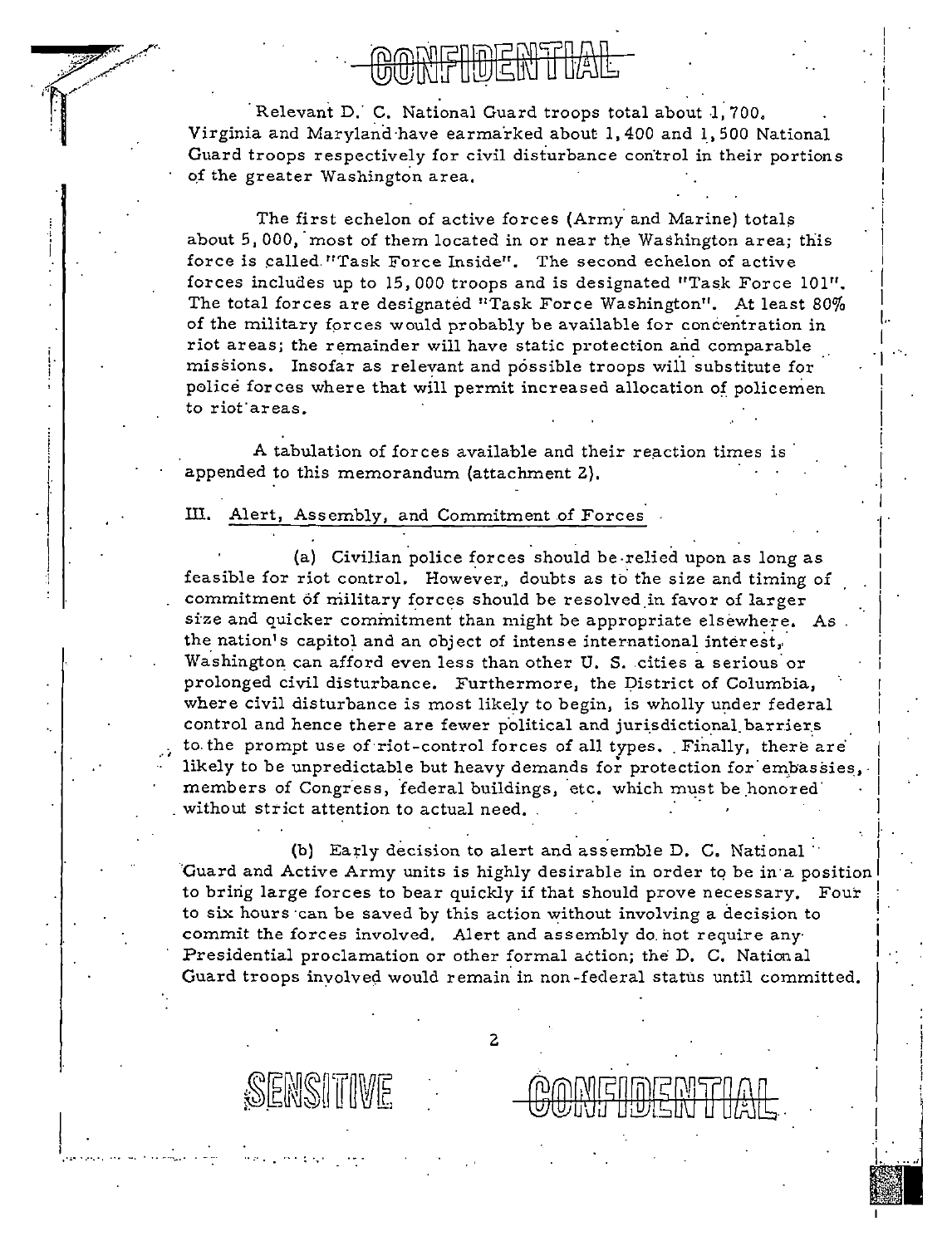### <u>POMETIDIE MET</u>

, . In the contract of the contract of the contract of the contract of the contract of the contract of the contract of the contract of the contract of the contract of the contract of the contract of the contract of the co

 $\Big\}$  .

 $\vert$ 

 $\left| \begin{smallmatrix} \cdot & \cdot \\ \cdot & \cdot \end{smallmatrix} \right|$ 

In the case of the earmarked Maryland and Virginia National Guard forces, an alert/assembly simultaneous with that of D. C. forces may or may not be desirable depending onthe circumstances. Its achievement will in any event depend on whether we are willing to i request alert action of the respective governors. We have, of course, no power to enforce such a request short of federalizing the Md. /Va. Guard, but the Governors have agreed to comply with such a request, as well as any further request to commit their units·.

(c) For the reasons given in (a) above, the D. C. National Guard and first echelon of Army forces should be alerted and, if later necessary, committed in the District of Columbia at approximately the same time rather than sequentially. (Commitment of further active forces would depend on the situation, but they should be alerted no later than the time first echelon forces are committed.) Accordingly, the D. C. National Guard should, if mobilized, be in federal status from the outset. This will avoid confusion in command arrangements, provide. the flexibility to use the Guard across the D. C. line if necessary, and avoid the applicability of the very inadequate D. C. personal protection laws (life insurance, etc.) to the Guardsmen. Only those units of the Guard which could reasonably contribute to riot control will be· mobilized,

!'

I I ! i.

I'I

'.I

 $\parallel$ 

 $\mathbf{I}$ l· I

I

(d) In Maryland arid/or Virginia, on the other hand, no active military forces will be committed unless the Governor has previously mobilized appropriate National Guard units and an appropriate request is received from the Governor for active forces\_. The National Guard units will be federalized before or at the time of. commitment of active forces to Maryland or Virginia in order to ' centralize operational control over all forces in the Washington· metropolitan area. However, use of the Md. /Va. National Guard forces within the District of Columbia.will not be permitted without special authority. Further, in the event no active forces are committed to Maryland or Virginia, we may be able to leave the Guard forces in state status since both Governors have tentatively agreed to put their forces, while in state status, under federal operational control if the civil disturbance disregards the District boundary.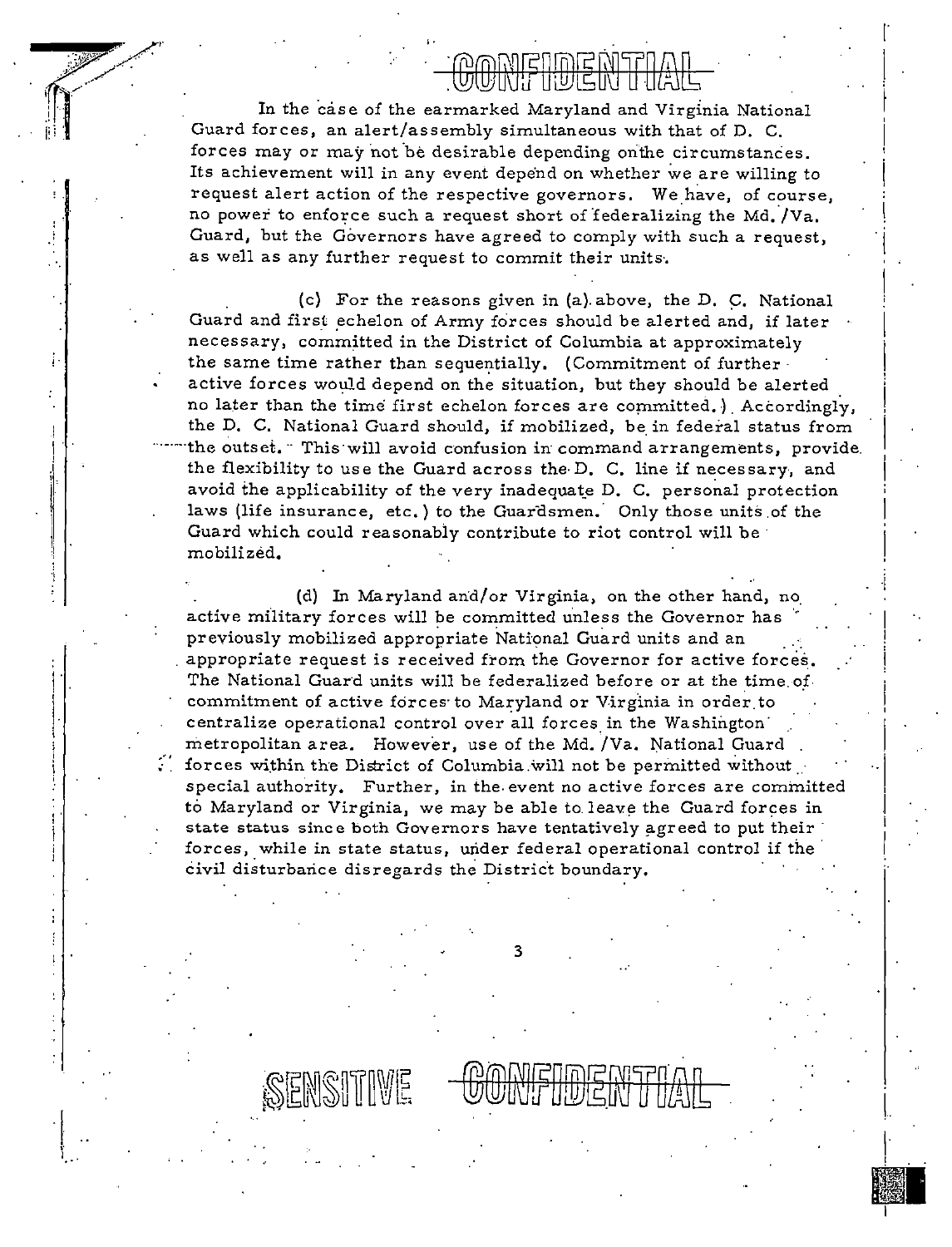(e) The first critical deCision point involves alerting of Natipnai·Guard and Active forces, The Commissioners of the District of Columbia are responsible for initiating a recommendation to the  $\cdot$ President on this question. They are also responsible for initiating any subsequent recommendation to the President with respect to commitment of military forces in the District. Except for Maryland and Virginia National Guard troops while in State status, no alert or commitment decision will be made without Presidential approval. In Maryland and Virginia, alert and commitment decisions with respect to the National Guard rest, of course, with the Governors unless and until federalization is directed. The Special Representative, described· below, is responsible for recommending federalization of these forces. to the President. The Senior Military Commander, also described below, will assume operational control of relevant military forces from the time of a commitment decision. The Special Representative and the Senior Military Commander should proceed to the command post as soon as possible after military forces are alerted within the District of Columbia ·

or mobilized in Virginia or Maryland whichever is earlier.

#### "IV. Command and Control

(a) A Special.Representative of the Secretary of Defense should be appointed as in the case of Detroit. He, and an alternate,· should be predesignated. He will advise the President and the Secretary of Defense with respect to the commitment of all forces, military and civilian, employed to control the civil disturbances in the District of Columbia and of military forces in a Federal status mobilized for use in controlling related situations in the Maryland and Virginia portionsof the Washington area. In addition, he will advise with respect to the commitment of State National Guard forces, not in a Federal status, which are voluntarily operating under Federal guidance with the consent of the appropriate state officials. While for legal reasons the Special Representative's role can be only advisory if he is appointed from civilian life, it is expected that as a practical matter he will exercise a substantial· measure of influence over operations after a decision to commit military forces has been made. .

I  $\vert$  $\vert$ 

.[  $\cdot$ 

i -I

(b) In the District of Columbia, the Chief of the Metropolitan Police will have operational control of all District of Columbia civilian police forces; control of Md. /Va. police elements will not be formally available, but previous cooperation has been outstanding and no difficulty. is expected in coordinating their efforts with those of the D. C. police...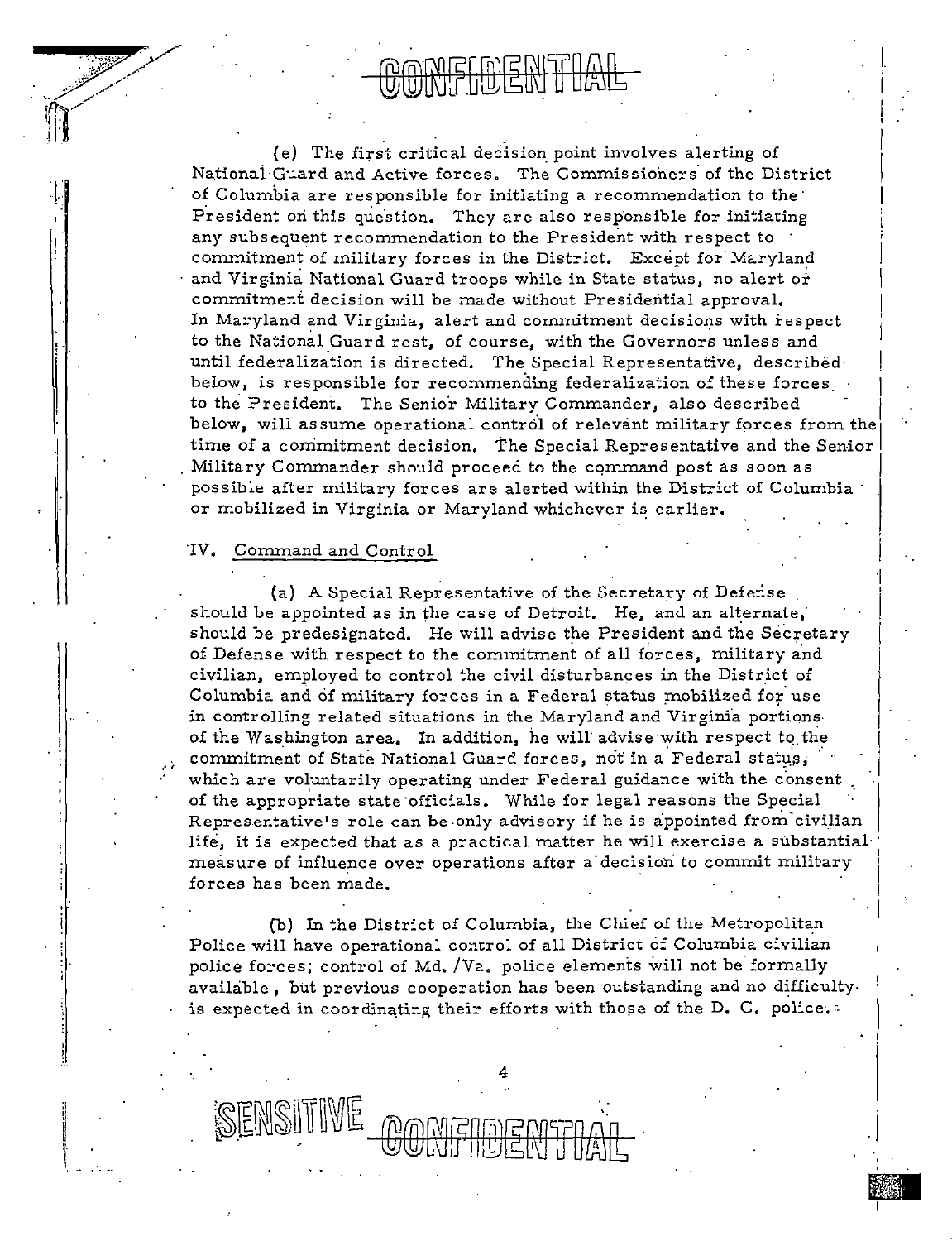I I I I i I I

I

 $\vert$  , I I

I·  $\left| \ \right|$ 

•i

·.(c) A Senior Military Commander will have operational .. control over all federal military forces. Lt. General Jonathan Seaman, 1st Army Commander located at Fort Meade, has been designated for this position. At the *staii* level, Maryland and Virginia have agreed that they will, upon request, put those units of their National Guard earmarked for civil disturbance in the Washington area under the senior military commander's operational control upon mobilization and while still in state status.

(d) The Chief of the Metropolitan Police and the Senior Military Commander will be co-located with the Special Representative i in the central command post at  $D$ . C. police headquarters, Command post planning has been completed and communications have been installed, • including direct lines to the White House, Pentagon, etc.

#### V. Rules of Engagement

SENSITIVE

(a) Minimum force, consistent with mission accomplishment,<br>will be used by both military and civilian personnel. Moreover,<br>commanders and their personnel should do whatever is possible to avoid appearing as an invading, alien force rather than a force the purpose of which is to restore order with minimum loss of life and property and due respect for the great number of citizens whose involvement is purely accidental. For example, while riot control personnel should be visible, force concentrations which might tend more to excite than to calm should be avoided where possible. Personnel must be civil; the use of epithets and degrading language will not be tolerated.

(b) As far as military forces are concerned, application of force will follow this priority:

- (1) Unloaded rifles with bayonets fixed and sheathed.<br>(2) Unloaded rifles with bare bayonets fixed.
- 
- (3) Riot control agent CS.
- (4) Loaded rifles, round not chambered, with bare bayonets fixed.
- (5) Loaded rifles, round chambered, with bare bayonets fixed.

(c) All forces will follow the current rules of the Metropolitan Police Department with respect to use of live ammunition: shoot only (1) to protect yourself or others from death or serious injury or  $(2)$ to stop a fleeing felon and effect an arrest when all other means have been exhausted. However, military personnel will not load or fire their weapons unless so ordered by an officer except where the individual's life is clearly threatened and there is no other way to a void that threat.

5 I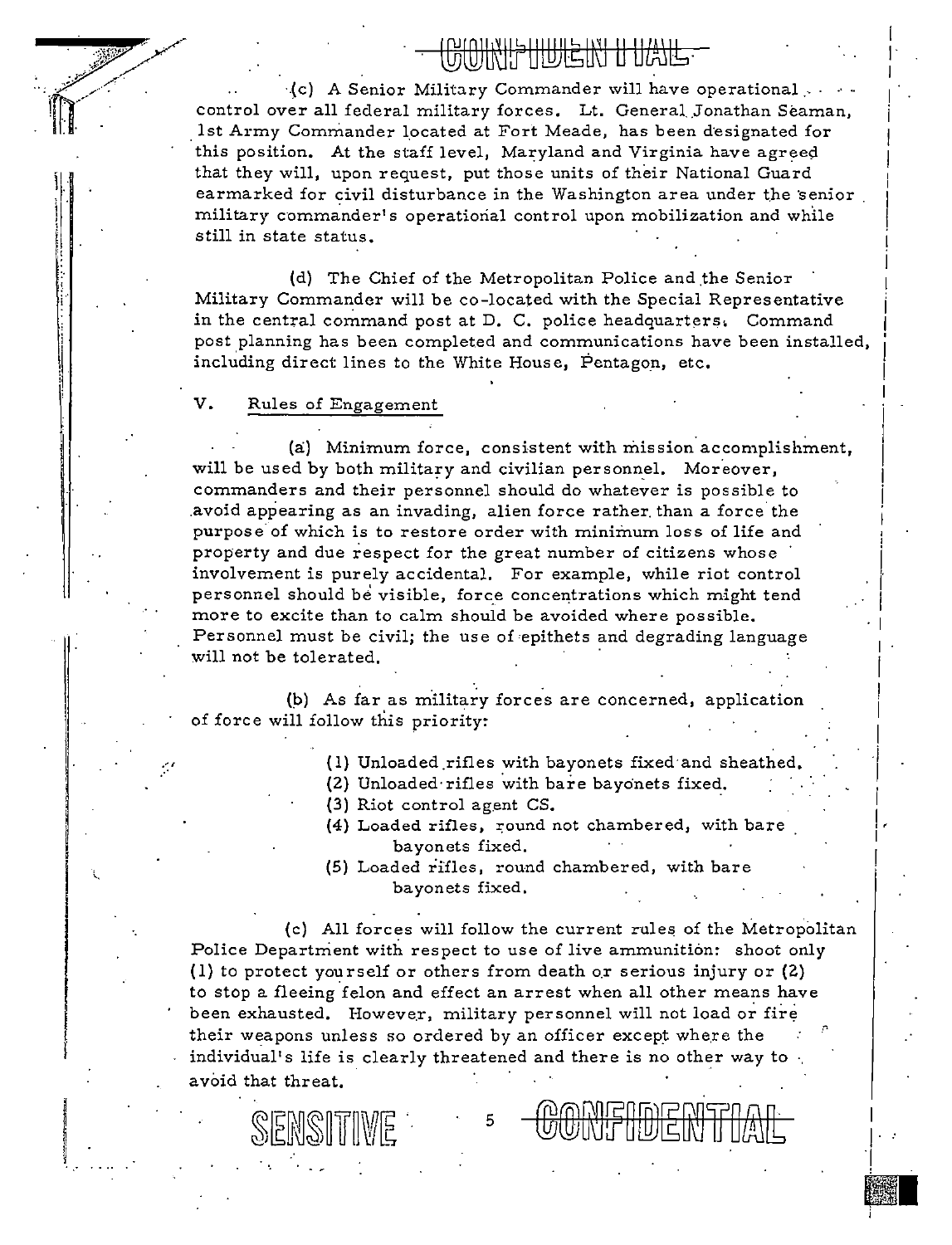$\cdot$  (d) Looters may present a particular problem since women and children may be involved or the articles looted may be of little value. There is no satisfactory solution to the problem of when. firearms should be employed to stop looting beyond continued emphasis on the absolute necessity of using minimum force and avoiding the use of firearms except as a last resort and under the rules indicated in the previous paragraph.

Gwyngilith ikiwa

(e) Snipers may also present a particular problem since the normal reflex actions of the well-trained combat soldier are to respond with an overwhelming mass of fire power. Experience indicates that in general this tactic endangers innocent people more than snipers and that the preferred tactic is to enter the building from which sniper fire originates. It also indicates that darkening the streets in order to gain protection from sniper fire is counterproductive. The following general approach should accordingly be emphasized in dealing with snipers:

- { 1) Surround the building where sniper is concealed· and gain access, using APC if necessary and available.
- $(2)$  Employ CS rather than small arms fire. If unable to employ CS successfully, then use well-aimed fire by expert marksmen.
- {3) Illuminate the area during darkness.

#### VI, Communications

 $\mathbf{r}$ 

,.

II: i \.

Each force element (police, Guard, active forces, etc.) has its own communications net. These appear to be adequate. However, since they use different frequencies, integration of the nets can take place only at the command post (and in some cases at precinct level) and direct lateral radio communication at lower levels is impossible. It is not technically feasible to correct this situation; the resulting risks of confusion must be accepted, but will be partially alleviated by having a police car with military units whenever possible..

VII. Equipment and Supplies

SENSITI

The status of riot control equipment of the D. C. police forces ·has been reviewed and certain defensive items, such as helmets, ·have been loaned by the Army to the police.

6

••

I 1 I I

I I ·t ·I I  $\mathsf{I}$  . I I

 $\vert$ 

I I· I I

I  $\vert$ I i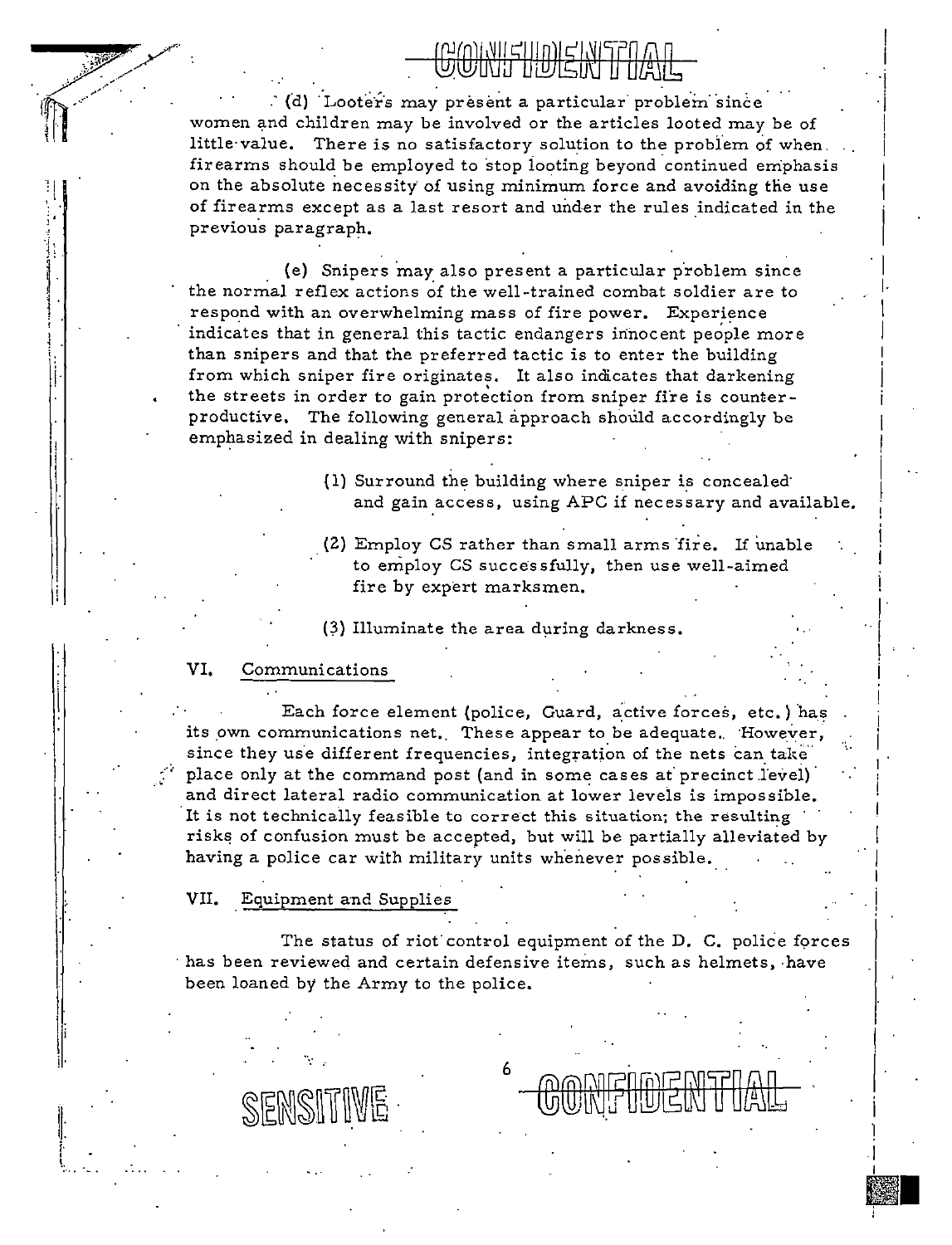VIII. Fire Protection ··

.I 

'.j I·  $\begin{bmatrix} \cdot \\ \cdot \end{bmatrix}$  $\rfloor$ 

I 

 $\mathbf{I}$ i I I i I  $\left\{ \cdot \right\}$ '

' I ' ' I ' 1 I  $||$  . I I i I·.

ij I.

 $\frac{1}{2}$   $\frac{1}{2}$   $\frac{1}{2}$   $\frac{1}{2}$   $\frac{1}{2}$   $\frac{1}{2}$   $\frac{1}{2}$   $\frac{1}{2}$   $\frac{1}{2}$   $\frac{1}{2}$   $\frac{1}{2}$   $\frac{1}{2}$   $\frac{1}{2}$   $\frac{1}{2}$   $\frac{1}{2}$   $\frac{1}{2}$   $\frac{1}{2}$   $\frac{1}{2}$   $\frac{1}{2}$   $\frac{1}{2}$   $\frac{1}{2}$   $\frac{1}{2}$   $\mathbb{R}^n$ 

The D. C. Fire Department has plans to approximately double its capacity in an emergency by recall of men and redistribution of equipment. Because of the possibility of rioting outside D. C. , it does not propose to rely on fire equipment from neighboring jurisdictions for backup. However, military fire fighting equipment in the Washington area has been surveyed and some portion,. now being determined, would be available for backup. There is an already existing civil-military agreement for mutual aid (without reference to any civil disturbance) and this provides a basis for providing military fire equipment (most of which is manned by civilian employees of DoD) prior to any decision as to commitment of military forces.

The principal fire fighting problem is likely to be not capability but access. In the pre-military phase, the police forces will provide necessary protection for fire-fighters and will hold policemen on longer shifts if required to accomplish this. After commitment of troops, military personnel will take over this job as much as possible in order to release police for other riot control assignments.

I

i

I I

The gas company has been contacted and has satisfactory plans for shutting off gas.

#### IX. Protection of Vital Installations

In addition to the White House and the Capitol, military plans include forces to protect vital utilities (reservoirs, pumping stations, powerhouses,  $C\&P$  Telephone Company central switchboard, etc.), embassies, military installations, and certain government buildings in the District of Columbia. Comparable installations in contiguous areas of Virginia and Maryland have been identified against the possibility that they will require protection.

X. Curfew, store closure, and gasoline sale policy

Papers for imposition by the Commissioners of a curfew, and of prohibitions on liquor and gasoline sales have been prepared, and compared with those used in Detroit. They are satisfactory. The curfew would not apply to persons going to and from work, government officials, etc,

7

•.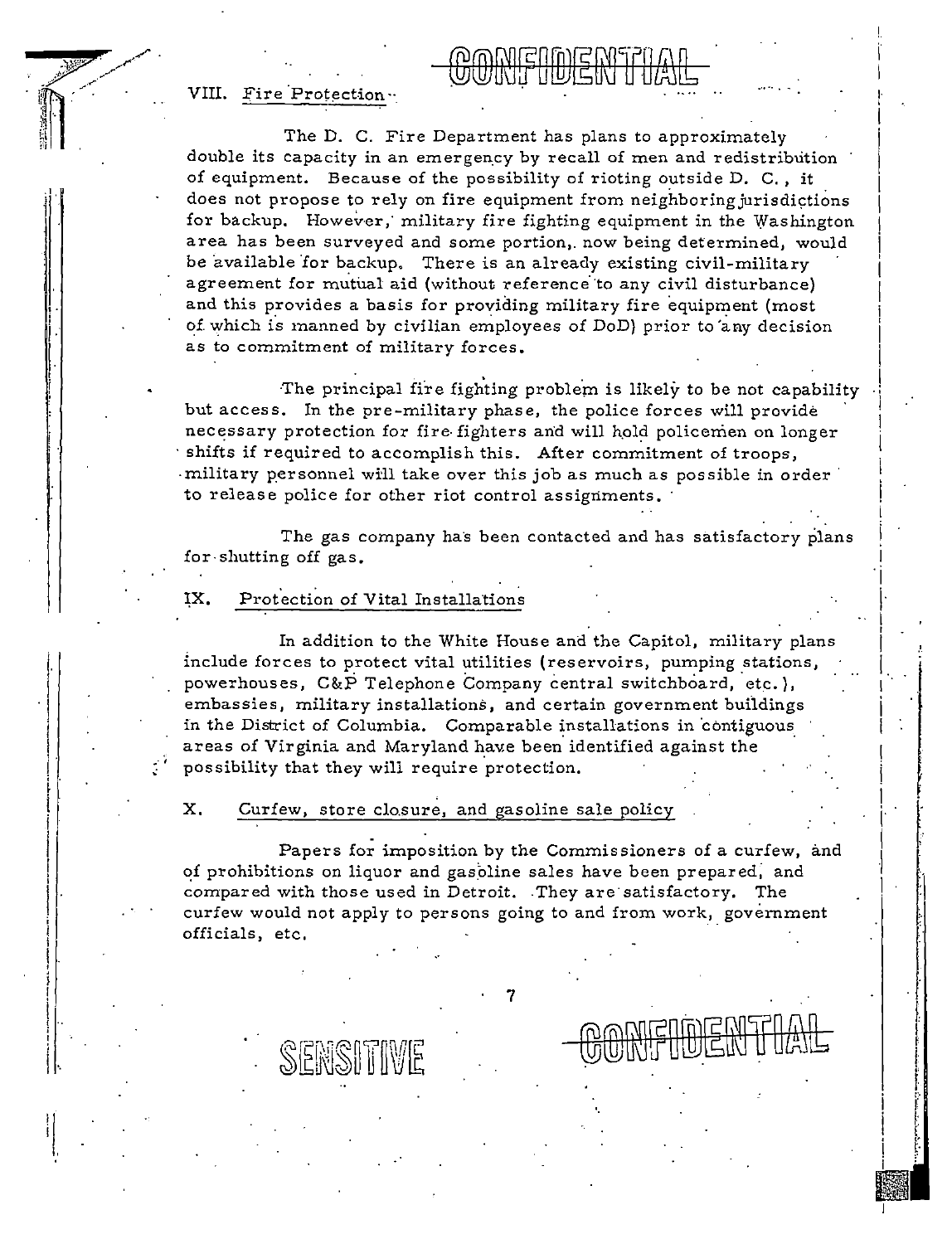XI. Arrest, Arraignment and Confinement

' 1l il

l

Arrests should be made, if possible, by the civil police. Soldiers have the arresting powers of any private citizen, and these will be adequate to detain rioters, looters, etc. until-custody can be turned over to police, which should be accomplished as soon as possible. Arrest and property identification forms will be in the hands of soldiers in order to furnish a record for later. prosecution. Troops and police will be jointly employed in riot control operations insofar as possible so that the police will be readily available to arrest people detained by military personnel.

<u>yushiya wa</u>

I ļ  $\left| \right|$ I I I I I .I I i I i I  $\mathbb{I}^$ i i

I I I I I

I i

! i i . I j

Prisoners will be booked at the police precinct stations and then routed either to the Court of General Sessions (lesser crimes) or the District Court (serious crimes) for arraignment, Both courts will be in 24-hour operation and arrangements have been made to crossdeputize U. S. and municipal attorneys should that be necessary. The booking process is the most likely choke point in this system. The. ·police are prepared to set up emergency booking facilities should the capability of the precincts be exhausted. The police are also arranging for a central booking log. so that relatives may get information rapidly.

prisoners without money bail; consequently, after arraignment prisoners Any significant volume of prisoners will immediately swamp the 5-man investigative staff normally used to check releasability of will be held at the D. C. Jail (which can handle an influx of 700) or the Occoquan Workhouse (up to 2500) or as a last resort at Lorton Reformatory (up to 1000). Military plans include forces to augment the guards at detention facilities if necessary.

While detention facilities are considered to have adequate. capacity, transportation through the system to the detention point  $\cdot$ could become a problem. Accordingly, substantial transportation<sup>-</sup> capability has been included in the earmarked military units.

Department of Justice personnel will be placed at precincts and other significant points in order to provide protection against any allegations of brufality.

XII. Public and Congressional Relations Policy

In the event a major civil disturbance occurs, two to four thousand newsmen could be expected in the Washington area to cover all aspects of the disorder. A Deputy Assistant Secretary of Defense for Public Affairs will be with, and serve as Adviser to, the Special Repres,entative at the Command Post and he will have available a small·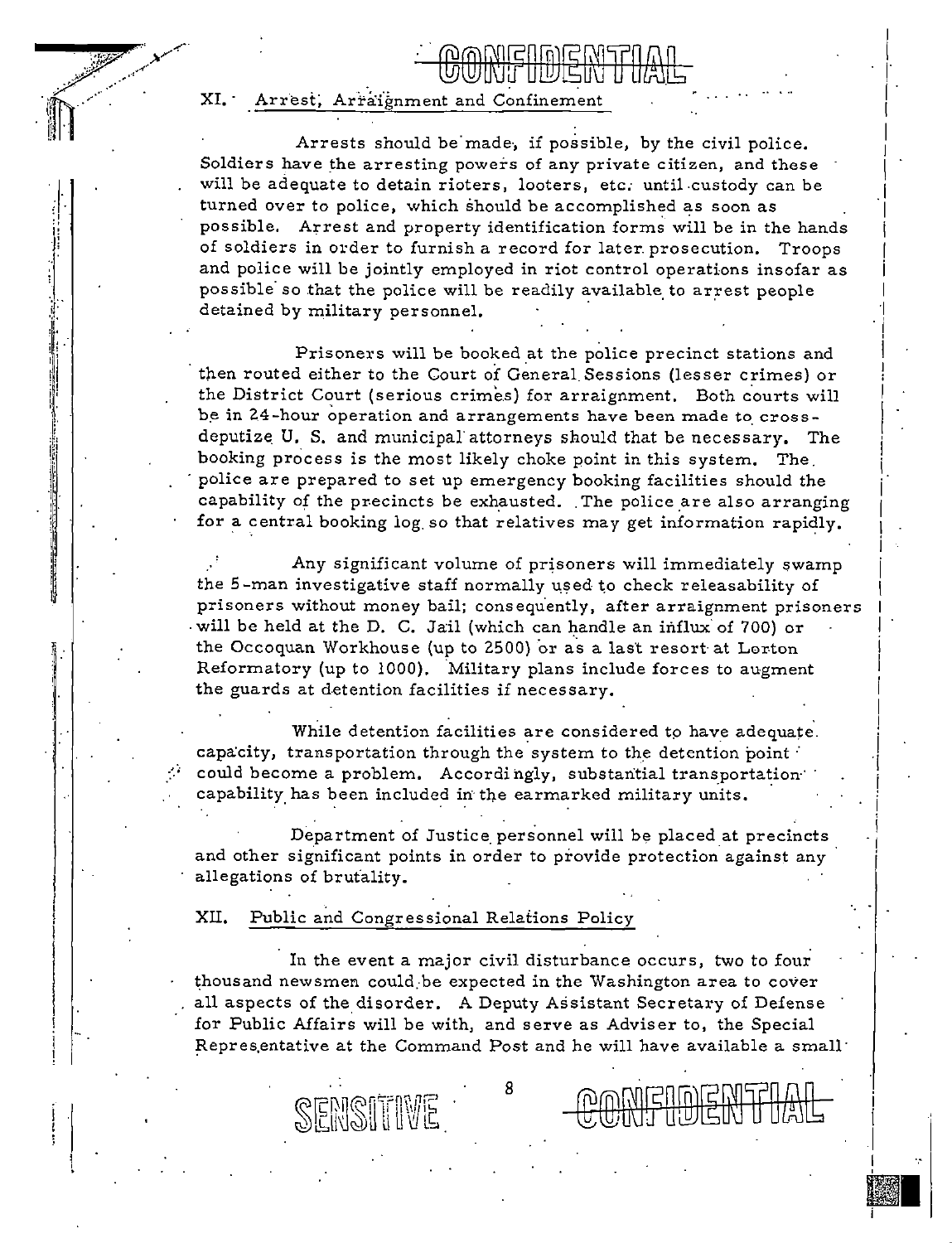### wimichule muc FIHUJIEINI

staff of public affairs specialists. Facilities for the press will be established either in the Police Headquarters or in the Courthouse building across the street. A Congressional information center will be established in the Pentagon with lines directly to press headquarters. The policy will be to provide as rapid and as accurate a flow of information to the press and Congress as possible. Plans for this purpose have been prepared and distributed to interested agencies.

#### XIII. Intelligence and Incidents

Substantial intelligence coverage by several agencies of government has been and will continue to be applied in the Washington area. Interchange of information is excellent. It is typical of riots in other cities, however, that they have started over a minor incident (e.g. an arrest) and not from activities forecast by intelligence efforts or the rumor mill. Moreover, it is not clear whether a high level or an absence of rumors is more suggestive of community mood. While we should continue intelligence coverage, we cannot with confidence rely on it as a riot-risk thermometer.

#### XIV. Current Status

SENSITIME

Detailed plans implementing the concepts outlined above have been developed. General Seaman and his staff have participated in the planning, visited the Command Post, and met the other senior officials involved. Military and civil planning for the District of Columbia is substantially completed except for designation of the Special Representative. However, there are certain aspects of planning for the total Washington area which are not satisfactory as yet:

(1) Virginia has done relatively little, either at the county or state level, to prepare plans for a major civil disturbance in the Washington area. While police coordination and reaction time are good and the National Guard mobilization and movement plan appears adequate, no detailed operational planning for joint police/National Guard operations, including command and control, has been accomplished. On the civil side, the potential problems of arrest, arraignment, and detention have only begun to be recognized and curfew and store closure policy is in a similar state. We can prod and suggest but we cannot solve these problems. A beginning has been made through a meeting sponsored by the Army which state and local police and fire officials, and Virginia National Guard representatives attended. In addition, Alexandria, Arlington and Fairfax have set up a joint planning group.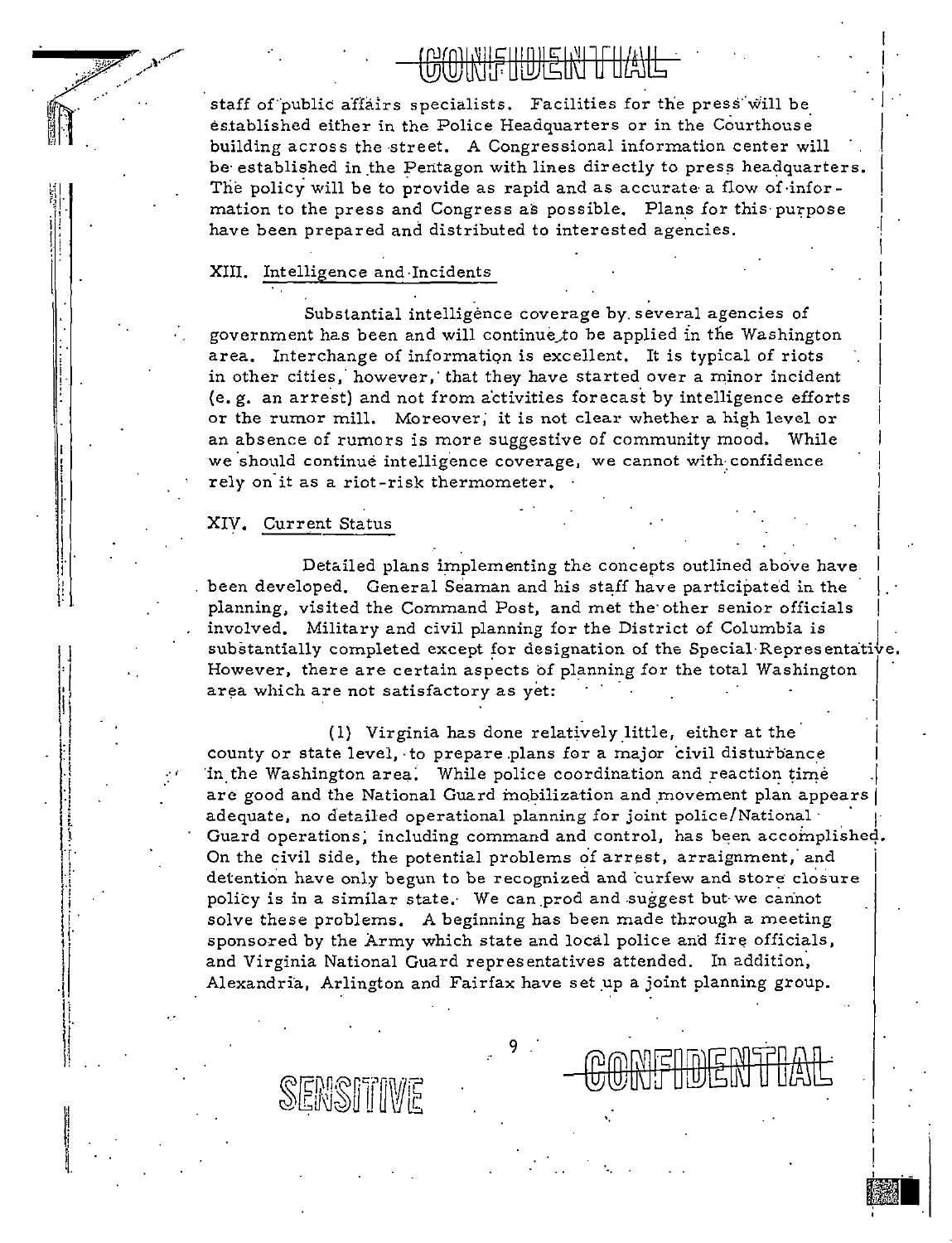(2) Maryland, probably because of its experience at Cambridge, is in relatively good shape. Weekly meetings are held between police and National Guard officials. To date Montgomery and Prince Georges County officials have not been included but this. has been corrected.

(3) Little has yet been done to establish procedures for coordination of curfew, liquor store closure, and comparable policies between D. C. and neighboring jurisdictions. Commissioner Tobriner is working on this. Furthermore, we have not yet given adequate thought to the possibility of mass exodus from the District and how it should be handled. The military planners are now considering this from their point of view and Mr. Tobriner and the D. C. Police plan to work with neighboring jurisdictions on the civil aspects of this question.

(4) Our military planning for federal forces, having been nearly completed for the District of Columbia, must now be extended to contiguous areas of Maryland and Virginia.

 $10<sub>1</sub>$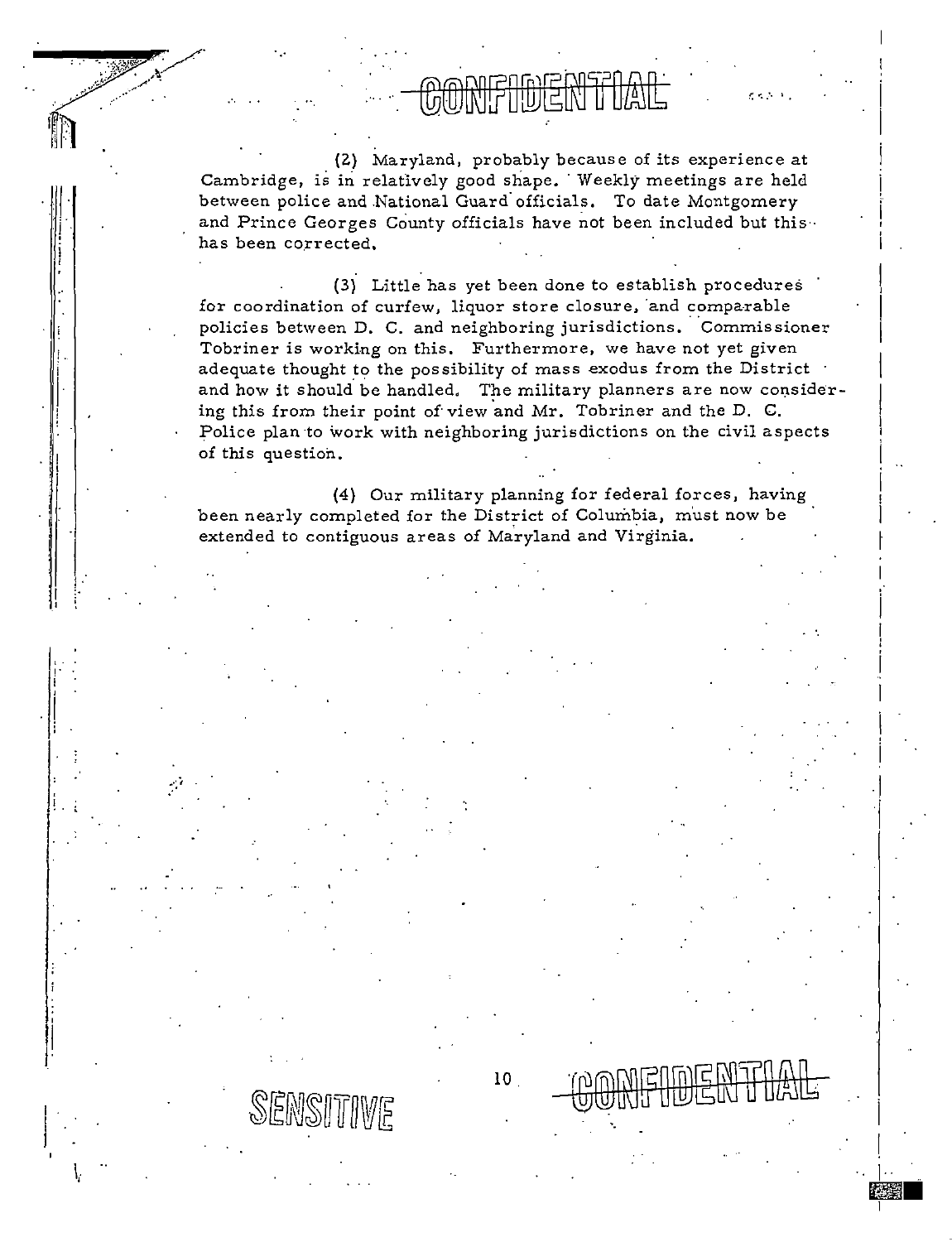#### Task Force on Civil Disturbances

#### Members

Mr. David E. McGiffert, Under Secretary of the Army - Chairman Mr. Stephen J. Pollak, White House

Mr. Walter N. Tobriner, D. C. Commissioner

Mr. Carl Belcher, Justice Department

Mr. Richard Fryklund, Deputy (ASD(PA)).

Mr. Alfred B. Fitt, General Counsel, Army

Chief John B. Layton, Chief of Police, Washington, D. C.

Maj. General F. S. Greenlief, Deputy Chief, NGB

Brig. General H. W. Hollis, Director Operations, Army Col. George M. Bush, Secretary

#### Other Contributors

Lt. General Jonathan O. Seaman, 1st Army Commander, Ft. Meade Maj. General Carl C. Turner, TPMG, Army Maj. General L. J. Fuller, Deputy JAG, Army Maj. General W. P. Wilson, Chief, NGB Maj. General Howard W. Penney, CLL, Army Maj. General C. J. O'Malley, CG, MDW Mr. Rufus Youngblood, Secret Service ... Mr. Edward I. Selig, Justice Dept. Mr. Martin D. Richman, Justice Dept. Mr. Robert E. Jordan, Deputy General Counsel, Army Mr. Bland West, OGC, Army Colonel C. A. Peterson, 1st Army Colonel C. Y. Talbott, 1st Army Colonel C. B. Boswell, 1st Army Mr. Henry Galotta, Fire Chief, D. C. Lt. Colonel C. D. O'Connor, Plans & Programs, OASD(PA) Lt. Colonel Corcoran, ASGS

Attachment 1

SENSITIVE